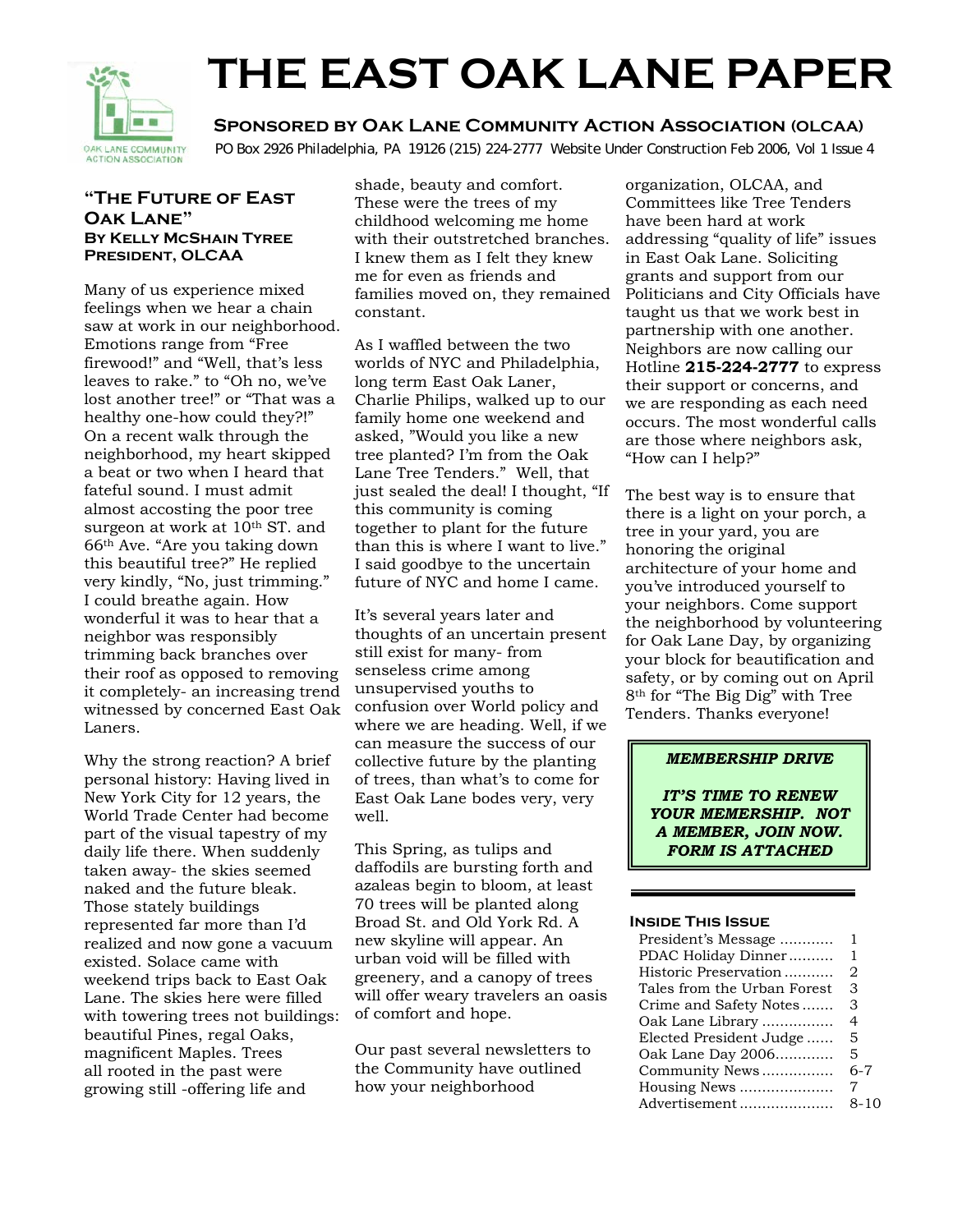#### **PDAC Holiday Dinner Heavenly By vernita hall**

The theme was angels. Not the beloved doddering Clarence of "It's a Wonderful Life," nor John Travolta's uncouth "Michael," nor the fallen ones of the irreverent "Dogma," nor Denzel's suave Dudley of "The Preacher's Wife." The beautiful angel figurines of Phyllis Watts that filled the courtroom of the 35th on December 15 stood as silent sentinels, in tribute to the 380 homicide victims in the City of Brotherly Love for 2005. A sobering theme for the 23rd annual 35th Police District Holiday Dinner sponsored by PDAC, the 35th Police District Advisory Council.

And what a heavenly feast it was! Volunteers staffed generously stocked steam and dessert tables from 11:30 AM Thurs. to "last out" at 1 AM Friday morning. Richly symbolic of family tradition, Sgt. Richie enjoyed an early evening dinner, while his son Ofc. Richie followed him with a "last call" supper. In all, about 350 police officers, firefighters, Northwest detectives, civilian personnel, and former 35th Districters dined, amid lovingly arranged holiday decorations and twinkling Christmas tree lights, while enjoying familiar, toe-tapping oldies spun by DJ Joe "Sonny Spins" Vecchione. (He sings great, too!)

Too tired but happy event co-chairs Phyllis Watts and Shirley Stevenson, kudos and congratulations on a superbly orchestrated event. To the many volunteers and donors, your kindness and generosity was deeply appreciated by the men and women of the 35th, and perfectly mirrored the best spirit of the holidays. And last but not least, thanks to the unnamed young officer who, in the early evening dinner crowd, settled with one discriminating and expert taste the burning question of the day---"Is that pumpkin or sweet potato pie?" It was 'tater pie, y'all!

And for the New Year, let us wish for each of our guardian angels among the police, firefighters, military, and security forces---indeed, for us all---a watchful and protecting angel on our shoulder....

#### **Sincere thanks to all Volunteers and Donors:**

Cardinal Dougherty's Christmas tree lot; Cheltenham Nursery & Rehab Center; Cousins Market (Duncannon & Mascher); Olney Fish & Fruit; Rent-A-Center (Olney Plaza); Shop Rite (Olney Plaza); Wilson's Beverages; 611 Auto Service; Bally's Pizza; Corfu Pizza; KFC; Oak Lane Diner; Old English Pizza; Helen Alston; Helen Austin; Rasheedah Bailey; Rose Cosby; Pat Eason; Bill Golden; Bill Grooms Carmen Jiménez; Delores Johnson; Evelyn Jones; Warren & Doris Person; June Robinson; Yvonne Sams; Missy Sims; Joe Vecchione; Tim & Edna Williamson; Ernest Wilson; Nicole Zachary

#### **Historic Preservation Committee By Marita Krivda Poxon**

My husband and I moved back into our East Oak Lane family home in 1994. I had always known our family home was considered a Victorian building. I started to get more interested in its history and how it came to be built. I discovered a website that lists Philadelphia Architects and Buildings where you can look up your home by its address. (http://www.philadelphiabuildings .org)

Our home was built around 1888 according to the Philadelphia Real

Estate Record and Builders' Guide, V. 3, N. 39, p. 459 (October 1, 1888). Owen Osborne built our home at 904 Oak Lane and our neighbor's home at 902 Oak Lane. The dwellings are listed as 2 stone and frame houses, 3 stories. The Architectural firm was Briean & Godwin (fl. 1886-1889). The architect was Josiah S. Briean and the engineer was Harold Godwin. They were described: "The firm have designed the plans for and superintended erection of many of the handsomest residences in the city and suburbs… Gentlemen of

the highest social and business standing whose future is bright."



On this same website when you locate your home

and its builder, the site also lists the biography, projects, biographical references & related architects connected with your home. On this website, I discovered that this firm had built dwellings all over Philadelphia as well as offices, stores and stables. It became very apparent as I looked over the records on this website that East Oak Lane has many historic buildings, a great number of them built during the last phase of the Victorian era (1880-1901). East Oak Lane has survived over the years because its residents have loved the distinctive, Victorian architecture of its buildings set on landscaped large sized lots of land.

I became interested in the exact style of Victorian Architecture that our home represented. During the time that Oak Lane homes were built, pattern books popularized house designs, house plans, and Victorian Gingerbread (spindles, mouldings, columns, & decorative brackets).

 Since Oak Lane has such a diversity of rchitectural styles, I wanted to be able to differentiate



our home from the numerous other Victorian structures in Oak Lane. Victorian architecture has many styles which tend to overlap. Most styles were revivals from the past. Some styles assigned to Victorian homes include: Gothic Revival, Second Empire, Queen Anne, Stick/Eastlake and Shingle.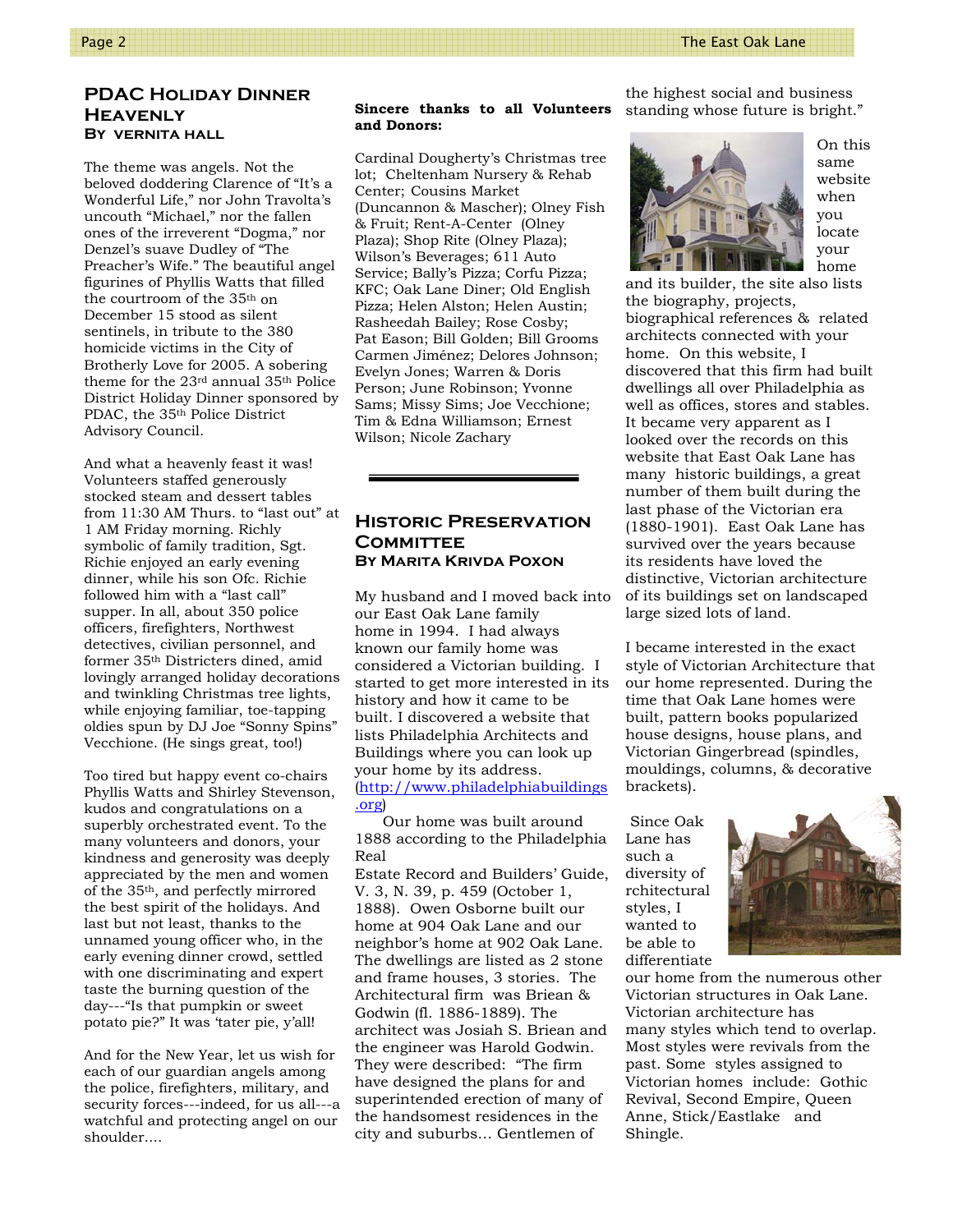**Gothic Revival** - Decorative elements of churches are used along with steeply pitched roofs, dormers & gingerbread trim. Second Empire (Renaissance Revival) – It is distinguished by the mansard roof decorated with dormer windows, colored roof tile, and iron crestings.

**Queen Anne** – It is the most predominant style built asymmetrical, varied roof lines, second story bay windows, turrets, balconies, towers, stained glass, wrap around porches, gabled roof, shingled insets and painted in a rainbow of dark colors.

**Stick/Eastlake Style** – It is distinguished by square bays, flat roof lines, free-style decoration, applied wood, and enormous, overhanging second story porches.

**Shingle Style** – The home is covered almost completely with wood shingles. It has steeply pitched roofs, spacious porches, rough-surfaced stone as a contrasting material, turrets, verandas and little external decoration.



many Victorians were designed from pattern books, another style commonly

Because

found is Eclectic – a home in which several influences are combined. I feel that our home would be best described as Eclectic - a combination of the Queen Anne and the Shingle Style of architecture.

East Oak Lane's future depends on all of us. We must continue to be willing to live with our Victorian treasures and preserve their character. We should be proud that we live in a beautiful neighborhood filled with Victorian architecture and we should become committed to the historic preservation of East Oak Lane.

Dig a little into the history of your home using the Philadelphia Architects and Buildings website to discover your home's historic lineage.

## **Tales From Urban Forest By charles philips**



**WILL YOU DIG?**  Please help in the biggest tree planting we have ever undertaken— 50 trees — on

Saturday April 8, 8:30-noon. Join your neighbors in this festive event to make Oak Lane green. Come to a Tree Tenders meeting, sign up at the library, or call 215-924-1722 to register.

#### **Oak Lane Tree Tender Meetings**

Tuesday, **February 21**, 7:30 pm at the Poxon's, 904 Oak Lane. Tuesday **March 14**, 7:30 pm at Kelly McShain Tyree's 6813 N. 10<sup>th</sup> St.

Tree planting for the **Gateway project** (planting the 3 traffic islands at Broad St and 66th Avenue ) is on schedule. The expectation is that a contract will be concluded in early February and trees in the ground by April 1. Much of the work will be done by local people, employees of Awbury Landscape Services.

Tree Tenders **Brown Bag Lunch Series** at the Horticultural Society (free):

Tuesday**, February 7th -** Winter Tree Identification

Tuesday**, February 14th -**Love Your Tree - Urban Tree Stresses and How to Avoid Them

Tuesday**, February 21st -** Planting the Right Tree in the Right Place in the Right Way

All programs will be held from 12- 1 pm in the 5th floor auditorium of PHS, 100 N. 20th Street (20th and Arch Streets). Attend all three and receive a Tree Tenders T-Shirt. RSVP to Carol at 215-988-1625 **Urban Sustainability Forum** at the Academy of Natural Sciences, 6-8:30 pm at 1900 Ben Franklin Parkway in the auditorium. Free. RSVP suggested. Roland Wall 215-299- 1108.

**Feb 6** - SPECIAL EVENING WITH Jaime Lerner former Mayor of the "Worlds Most Sustainable City", Curitiba, Brazil

**Feb 16** - Directing the Flow: Managing Philadelphia's Water

**March 16** - Reduce, Reuse, Recycle: Revisioning Waste Management in Philadelphia

**April 20** - Greene Country Town: The Future of Philadelphia Land Use Planning<br>May 18 -

Redeveloping Healthy Philadelphia Neighborhoods

**June 15** - Goals and Actions for a Sustainable Philadelphia

Oak Lane Tree Tenders, a committee of OLCAA, 6605 Lawnton Ave. 19126 215-924-1722

#### **Crime and Safety Notes By Vernita Hall**

#### **Olney Town Meeting**

On Monday, Jan. 23, 2006 the Greater Olney Community Council (GOCC) hosted a special Town Meeting at St. Paul's Lutheran Church. The topics focused on the recent surge in street crime, particularly crimes committed with handguns in Olney. The forum included presentations from GOCC chair Kathy Harris; Crime Prevention Officer Barbara Blackford and Capt. McCloskey, 35th District; Inspector Joe Sullivan, Northwest Division; Anthony Murphy and Jasuu Burgee, Town Watch Integrated Services; Stef Carp, District Attorney's office; and Dr. Walt Palmer, father of a recent shooting victim at the 7-11 on Champlost Ave.

Dr. Palmer delivered powerful messages:

• Communities have to be vigilant and watch all the time. Communities must enhance the peace.

Take charge of the children in your household. Make sure their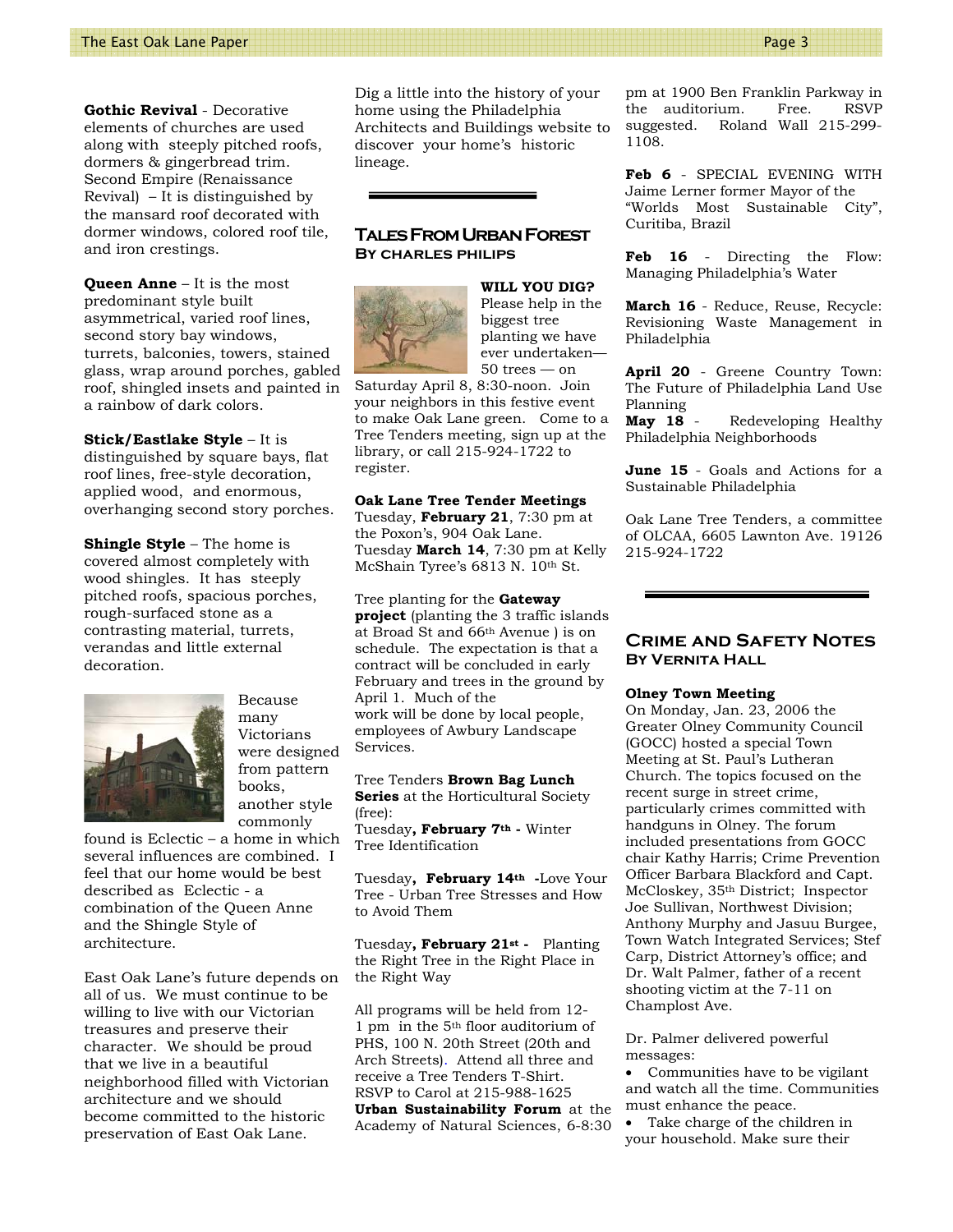conduct is appropriate *inside* of the home, so it will be appropriate *outside* of the home.

• Parents must get involved in the schools.

The success in your community is the fewer number of times you have to call the police.

• *Be watchful, be mindful.* 

Ofc. Blackford cited two examples of the power of the press, and the effectiveness of putting a spotlight on criminal behavior. Two recent crime sprees seem to have been suspended after the Olney Times posted front page articles describing the thefts. Also, call 215-683-guns if you know of someone with a gun who should not have one. The GRRIP program (Gun Recovery Reward Information Program) gives rewards up to \$5000 for guns turned in. She further cautions that robberies have increased in the Front and Olney area, and that there has been a general increase in burglaries.

The President of Town Watch, Anthony Murphy, strongly encouraged neighborhood community involvement.

#### **Recent Article**

The homicide rate in 2005 totaled 380, the highest level since 1997. 82% of the homicide victims are Black. "A spike in shootings among the young is one reason homicide numbers are so high.1" Budget reductions since 2004 have reduced police manpower from 7000 to about 6400. The homicide rate in 2004 was 330. Coincidence?

**Part One** crimes are the most serious criminal offenses. This category includes the eight most serious felonies: murder, manslaughter, rape, robbery, aggravated assault, burglary, larceny, theft, and arson. These have decreased 25% between 1995 and 2204.

**Compstat**, short for computer statistics, is a theory of policing brought to Philadelphia from New York in 1998 by Police Commissioner John Timoney. Police commanders scrutinize weekly crime statistics. There are four major elements:

• **Real time data.** The location of crimes is delivered overnight by

computer. Helps police to quickly discern patterns and active spots, and deploy officers accordingly.

• **Accountability.** Police captains and inspectors must answer for crimes in their districts.

• **Community policing.** Outreach to the community is key. Police alert local groups, who "alert the community. Cops call it "target hardening."

• **Focus on minor crimes.** More attention is paid to smaller violations (loitering, curfew violations, vandalism, gambling) on the theory that it may prevent serious crime.

Reference articles: 1 "A Cop's Dilemma," Simone Weichselbaum. *Philadelphia Daily News*, 1/13/06. "Good News in Crime Numbers," Tom Ferrick Jr. *The Philadelphia Inquirer*, 1/22/06.



**The police urgently need our partnership, our eyes and ears, to help keep our streets and homes safe.**

#### **"Be watchful, be mindful."**

#### **Oak Lane Library Of The Free Library Of Phila By t. Michael poxon**

*Please note:* Next Meeting of the Friends of the Oak Lane Library is scheduled for *Wednesday, February 15th at 7:00 pm* at the Library, 12th Street and Oak Lane. We hope to learn of the restoration of Saturday hours. Please say hello to the new staff members the next time you visit the library.

#### **Book Club Open Meeting with Refreshments**

*Please note: Next Meeting of the Book Club is scheduled for February 22nd at 7:00 pm***.**

The following book will be the subject of discussion: *"Stealing God's Thunder: Benjamin Franklin's Lightning Rod and the Invention of America"* by Philip Dray. Michael Poxon shall lead the discussion of the book whose major themes are the Age of Enlightenment, Experimentation and Philosophy; the scientific thinkers and experimenters of the 18th century; and the role played by Benjamin Franklin in removing electrical phenomena from the realm of religion and mythology and transferring it to the fields of philosophy and naturalism.

All members of the Oak Lane Community are welcome and urged to attend. The Ben Franklin exhibition at the National Constitution Center at 6th and Arch has much to offer that would supplement material found in the book. Those who attend the exhibition and report what they learn will be most welcome. Readers who inspect the exhibition will find their appreciation for the material discussed in the book raised significantly.

This month is designated by the City of Philadelphia as the month to read a work by Ben Franklin. Last month the members of the book club read Ben Franklin's Autobiography. The assigned book, Stealing God's Thunder, is now available in paperback.

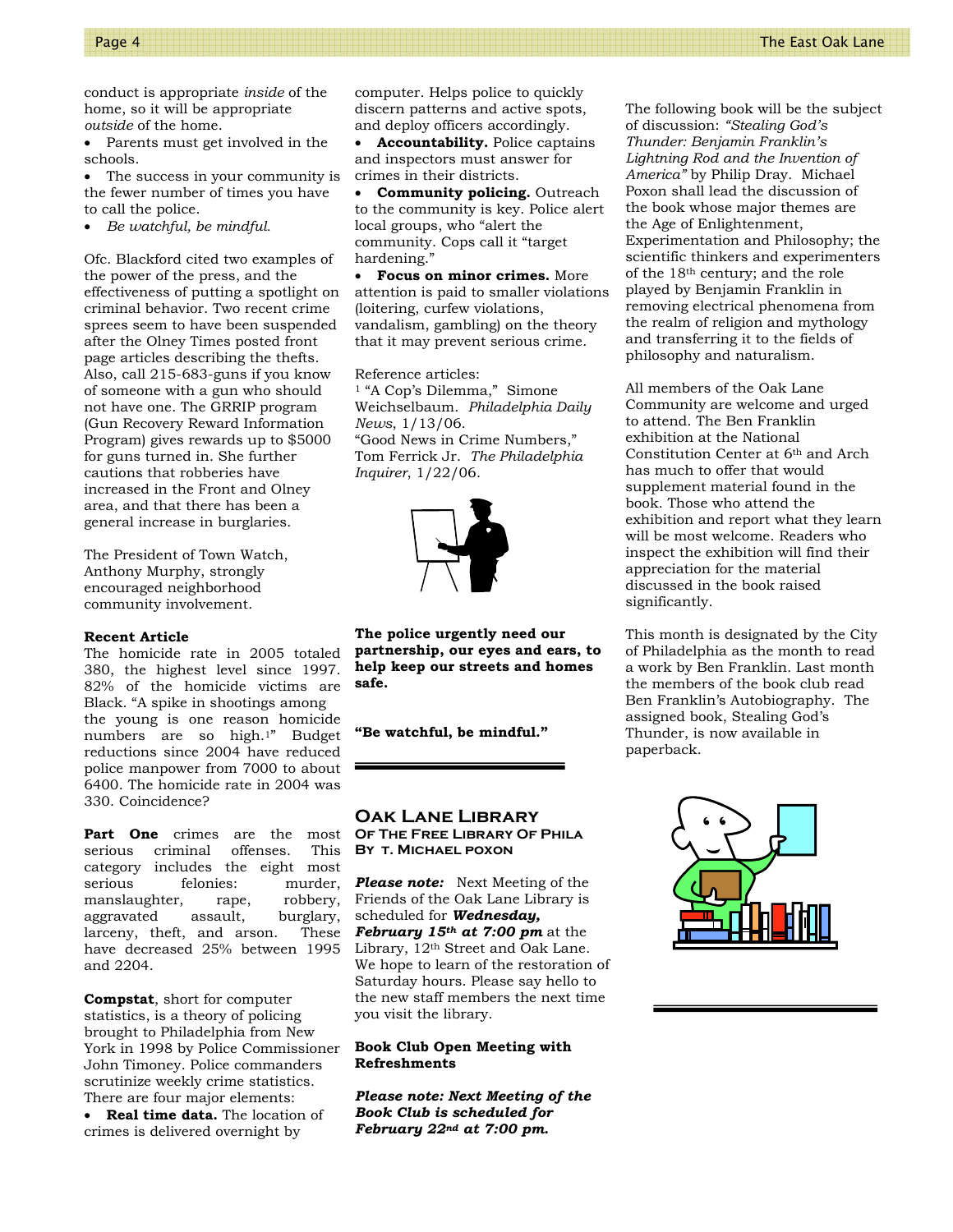#### **Newly Elected President Judge Court of Common Pleas By Carmen Jimenez**



The newly elected President Judge of Common Pleas Court is a long-time resident of East Oak Lane. Yes, we are talking

about our own C. Darnell Jones, II. President Judge Jones has been a judge of the Common Pleas Court since his appointment by Gov. Robert Casey in 1987. Before that he was the Chief of the Family Court Division at the Defender Association of Philadelphia where he met his lovely wife Evelyn Jones. They have five great children who participate together with Evelyn in many activities sponsored by OLCAA and Ellwood Elementary School.

President Judge Jones has been teaching since 1991 in law school, graduate school and continuing legal and judicial education. He currently teaches Handling Capital Cases and Criminal Evidence for the National Judicial College. Judge Jones was sworn in as President Judge of the Court of Common Pleas of the First Judicial District (Philadelphia County) on January 20th in the presence of 200 colleagues, friends and family members in a City Hall courtroom. He will hold this prestigious position for five years. Jones wants to use his former Family Court experience to rid the public perception that judges are callous and separate families.

According to the Philadelphia Tribune, Jones said he hopes to make Philadelphia's court system a leader in judicial education and plans to institute statewide judicial education in handling death penalty trials.

President Judge Jones continues to say "I could not be happier in my life's chosen profession than I am being a judge." He said, "It is about being able to serve people in a way that is best suited to the way I am, how I am, my eagerness for learning, teaching and helping. It is just the right fit for me as a career."

We are fortunate having such a distinguished resident in East Oak Lane. Congratulations from OLCAA, all of its residents and continued success in your professional career.

#### **Oak Lane Presbyterian Church**

#### *Interested in quilting, knitting or other needle crafts?*

Join us at the Oak Lane Presbyterian Church on Tuesday mornings from 10 am to Noon. Here is an opportunity to work on a project or to socialize with other craft enthusiasts. Beginners are welcomed!!!

#### **Oak Lane Day 2006**

On January 20<sup>th</sup>, the Oak Lane day Committee held its kick-off meeting in the home of T.J. Scully, who will chair the event. Six Board members and nine volunteers brainstormed in a very enthusiastic, chatty and imaginative session, reviewing past successes of Oak Lane Day and floating ambitious new ideas.

**Mark your calendars!** Oak Lane Day will be held near 10th Street

and Oak Lane on *June 3, 2006*, the first Saturday of June, with a rain date, if needed, on the following day. Many of those present generously agreed to take on assignments and all agreed that more volunteers will be needed to fill the many jobs, large and small, which need to be done before the big day. OLCAA members Casey and Dugan McShain have agreed to circulate the petition to get neighbors' consent for the street closing, to solicit area businesses for prize donations and to obtain loans or rental prices of tables and chairs for food and crafters. Neighbor Marliese Johnson will be exploring children's activities and games. Board member TJ Scully will be reporting information back to the committee about sources of donations and President Kelly McShain Tyree will negotiate for police services for the day. Resident Tree Tender extraordinaire Charlie Philips, together with Board member and former Oak Lane Day Chair, Cathy Smith, will be taking point positions at contacting volunteers as the Day draws nearer.

In the meantime, we need more volunteers to help , first and foremost, by volunteering themselves, by finding others to volunteer, by soliciting sponsors for ads on Oak Lane Day T-Shirts, by finding talented crafters to rent tables and sell their wares, by donating international foods for sale, by cooking and selling hot dogs, ribs, chicken and so on, by finding magicians, jugglers, singers, musicians, cooking demonstrators, animal handlers, science demonstrators and anyone else who might educate, entertain or otherwise help us celebrate the rebirth of this vital, multicultural organization which has done so much to enhance the spirit this neighborhood and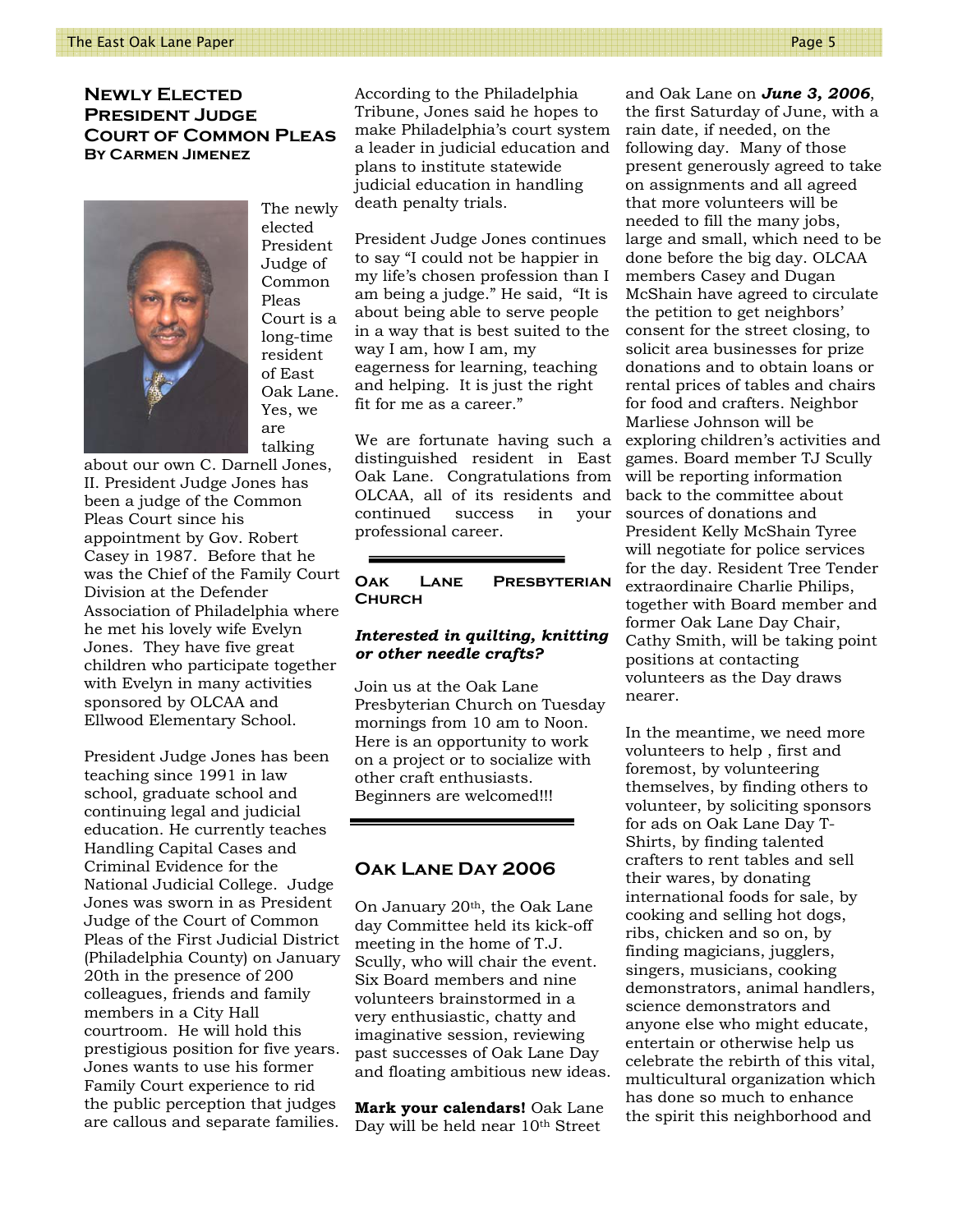present it to the rest of the City for so many years. (Deep breath!)

We specifically need to find leaders to coordinate: 1) Food and Beverage Sales; 2) Neighbormade International Foods; 3) Rental of the craft tables; 4) The Entertainment Committee; and 5) The Set-up Committee. We count ourselves fortunate to have City, corporate and education officials in our neighborhood who can doubtless help make this day a success.

Because so much needs to be done, soon, and to keep the momentum rolling, the committee has decided to meet twice a month. Every Oak Lane neighbor is invited to attend and participate in planning and carrying out this day. Our first February meeting will be on **Monday, Feb. 13 at 7 PM** in the home of Casey McShain, 821 Oak Lane, Tel: 201-914-0581. Our second February meeting will be on **Monday, Feb. 27 at 7 PM** in the home of Marliese Johnson, 6634 N. 11th Street, Tel: 215-424-2340.

Contact T. J. Scully with questions, ideas, offers of help by calling 215-224-6242(home) or 215-510-2906 (cell), or better yet e-mail tjscully@comcast.net. *We thank you for your support!*

#### **Education & Cultural Arts By JoAnne L. Moore-Dent, Chair & Evelyn Jones**

On Saturday December 3, 2006 the Education & Cultural Arts Program of OLCAA held its first Youth Summit at the Oak Lane Presbyterian Church located at 11th & Oak Lane. In attendance were 25+ young adults, who represented a cross sector of the youth in our neighborhood. They came together to meet, eat, take

a survey, and share their ideas about the kinds of activities they were interested in having in the community. For their participation, their names were entered into a contest to win one of two DVD Disc Players donated by *Joseph & JoAnne Dent of East Oak Lane*. Congratulations to our two lucky winners!!



Also Kudos and many thanks to our neighboring partners "Pizza Hut" located at Broad Street & 66th Ave, who donated the food; the "Oak Lane Library" located at  $12<sup>th</sup>$  & Oak Lane who supplied the books and giveaways; the Oak Lane Presbyterian Church; the Youth Committee; Boy Scout Troop Number 19 who are always ready and willing to help; and the parents, neighbors and friends who helped to make this a successful event.

**A special "Thanks" to all of the youth who participated in the summit. Your voice has been heard. Here are the survey results: Top Contenders:**  Arts & Crafts, Football, Basketball, Video, Movie Night, Ice Skating, Theater/ Drama, Camping, Teen Night Out and Swim Club.

#### **ATTENTION: Calling all East Oak Lane Instructors!!**

The Education & Cultural Arts Committee of OLCAA and The Mt Airy Learning Tree have joined together to form a new collaboration to offer classes and activities in and around our neighborhood beginning the fall 2006. If you like to teach, have a specialty, or are an expert in any particular (art, yoga, cooking,

finance, home repairs, knitting, etc.) we would like to encourage you to participate as an instructor. **Please call our hotline at 215-224-2777 and press mailbox # 5**. Leave your name, number and a brief description of your class. Most classes will be held once a week for up to 6 weeks. *The deadline to register is May 1, 2006*.

#### **Gardening News By Carolyn Berger**

February 2nd, Ground Hog Day, approaches. If sunny, the Ground Hog will see its shadow. Tradition tells us that we can then look forward to 6 more weeks of winter.

As I type this in January, Philadelphia has had a mild winter. The Snow Drops in my garden have been blooming for over a week. They can even bloom through the snow.

Snow Drops naturalize. I can guarantee, they will spread to other places in the garden.

After the Snow Drops other winter blooming flowers appear. The waxy yellow Winter Aconite and the variously colored crocus. Winter Aconite produces a ripe seed pod 2 weeks after blooming. The seed pod is at the top of the plant. The pod can be snapped off revealing ripe, brown seeds. Scatter them on the ground and they will root. In 2 years the new plants will bear flowers.

By the time you read this article forsythias will soon be in flower. Yellow flowers cover the bush with nary a leaf to be seen.

Forsythia should be planted in full sun for maximum flowering. The leaves appear as the flowers die off.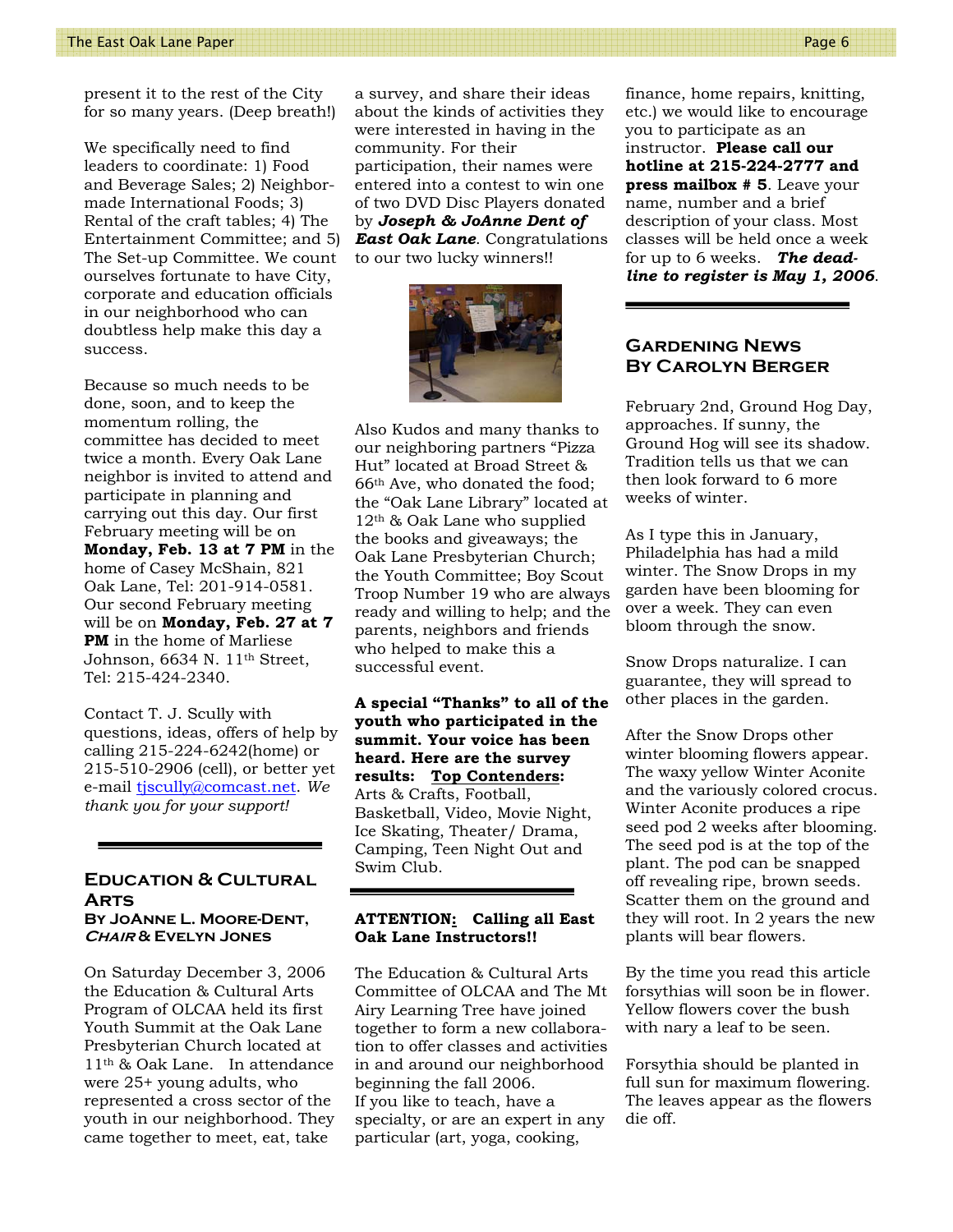My favorite early bloomers, the Snow Drop and the Aconite last for several weeks giving springtime cheer even when the Ground Hog predicts the worse. *HINT:* 

*To prevent most garden weeds from germinating, scatter Corn Gluten Meal on the ground in early spring when the ground is wet. This is an organic, nonpolluting, degradable material available from garden centers. It is particularly useful on lawns for it does not affect grasses.* 

#### **Newly Elected Judge**



Also newly sworn on January 17th at the Academy of Music to the Municipal Court is a long time resident of East Oak Lane,

#### **Judge Nazario Jimenez**.

His family and friends attended the swearing in ceremony and luncheon and are very proud of this great accomplishment. Judge Jimenez's chamber is in the Criminal Justice Center and in addition to presiding in many courtrooms at the CJC, he can be seen presiding at Preliminary Hearings at our own 35th Police District. We extend our most sincere congratulations and continued success in your judicial career.

#### **Communications Committee**

 This Committee has been working feverously getting this OLCAA publication out to our Members, The Friends of the Oak Lane Library members and to the entire East Oak Lane Community.

 We have been soliciting our local politicians to help in this

great effort and they are coming to our aid.

We, as a Committee, are also soliciting help by getting local and neighborhood companies to advertise in this publication and they have said overwhelmingly YES!!! Call us at 215-224-2777 to place an ad.

 We are also working on our website and looking for advertisers. Call!!

 In addition, to this advertisement, we have changed the name of this Publication to "*The East Oak Lane Paper"* to better represent our Community.

**Housing News……..You Can Use! By Jaye Divine Co-chair, Housing & Zoning COMMITTEE** 

 As promised OLCAA's Housing and Zoning Committee is committed to sharing information and resources with our neighbors. This one could impact your bottom line. For East Oak Lane residents in zip codes 19126 and 19141, who use oil to heat their homes, I'd like to direct your attention to the Jan. 27, 2006 article that ran in the Philadelphia Inquirer entitled "Philadelphia's unlikely energy source". In summary, it stated that U.S. Rep. Chaka Fattah (D. PA) brokered a deal which will enable some families in the Philadelphia region to save as much as 40% on their home heating oil costs. **To you and me that means paying \$288 instead of \$482 for 200 gallons** 

**of oil.** Make sense? The article states that 7,602 households that use oil in Philadelphia and in Montgomery, Bucks, Delaware and Chester counties have exhausted their aid from LIHEAP, the federal-state Low Income Home Energy Assistance Program. This oil subsidy is

intended to help those households.

Some politicians have criticized Fattah because the source of the oil is Venezuela, the world's 5th largest oil exporter, whose president, Hugo Chavez is antagonistic toward President Bush. However families in Boston, hit hard by the increasing oil prices, have already benefited from this program thanks to their democratic representatives. In the Inquirer article Representative Fattah was quoted as saying, "He hopes this action would inspire U.S. oil companies to offer subsidized heating oil." None have! In fact, many companies recently, reported record profits. **Good looking out Representative Fattah!** 

To determine if your family meets the income eligibility guidelines for the LIHEAP grant you can contact your local energy center directly or the **Energy Coordinating Agency (ECA) at (215) 988-0952** or

www.ecasavesenergy.org. Jerry Bennett, director of programs at ECA said, "This discount program is a wonderful opportunity for Philadelphia clients to pay 60% of the retail price for oil. The programs ends in April so get scheduled before the deadline. If eligible, you will receive a letter to present to your oil company stating that the other 40% will be paid for by the Citizens Energy Group. Also, be sure to order your 200 gallons at once, it is a one-time delivery!"

Nearby energy centers are the Greater Philadelphia Asian Social Services Center (GPASS) at 4943 N. 5th Street (near Rockland), in the Logan section at (215) 456- 1662 and Germantown Settlement at 218 W. Chelten Avenue at (215) 849-3104.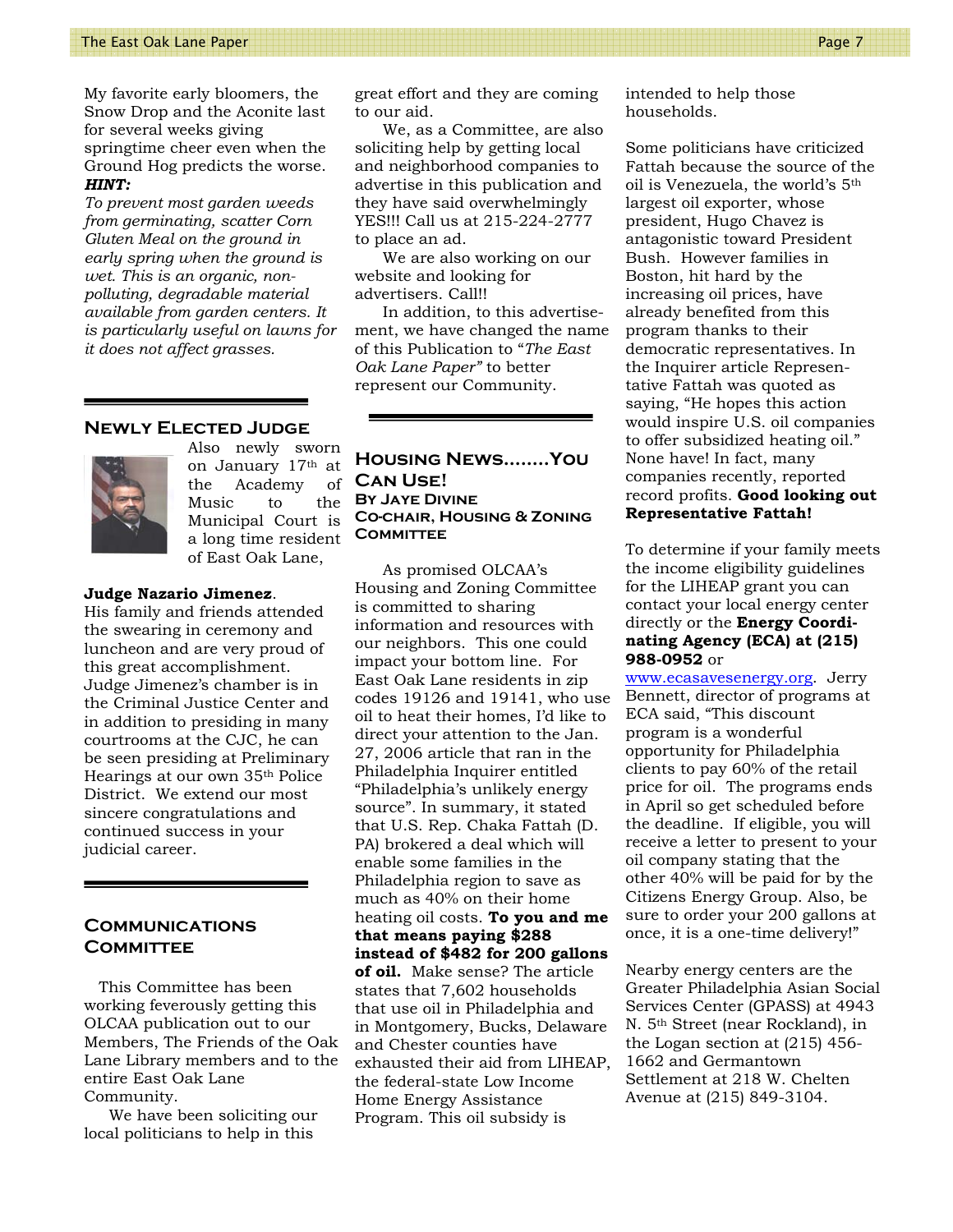# **FREE CONSULTATION**

We offer a complete line of services to care for your property.

Call our office at 215-844-TREE to make an appointment for a free consultation to review your property.

### Tree & Shrub Healthcare

- **Insect and Disease Management**
- **Custom Pruning**
- **Removals**
- **Lightning Protection**
- **Cabling & Bracing**

## Landscaping

- Planting
- Transplanting

## **Lawn Care**

- **Weed Control & Fertilization**
- **Aeration & Seeding**



# ee & Landscape Services

## www.mcfarlandtree.com

# One night a week in this chair can change your life!

## Go ahead...take a seat.

With the Peirce College® On Site Degree program at Cardinal Dougherty High School, you can earn an Associate or Bachelor's degree in Business Administration by attending class just one night per week.

- deal for working adults
- Affordable tuition rates
- Financial aid available
- $\Rightarrow$  Small class sizes
- $\Rightarrow$  No unnecessary travel



Contact us for advice on starting your degree. We offer fast and free evaluation of transcripts and work experience.

Call 888-GO-PEIRCE, ext. 9214 or visit us at www.peirce.edu/cluster.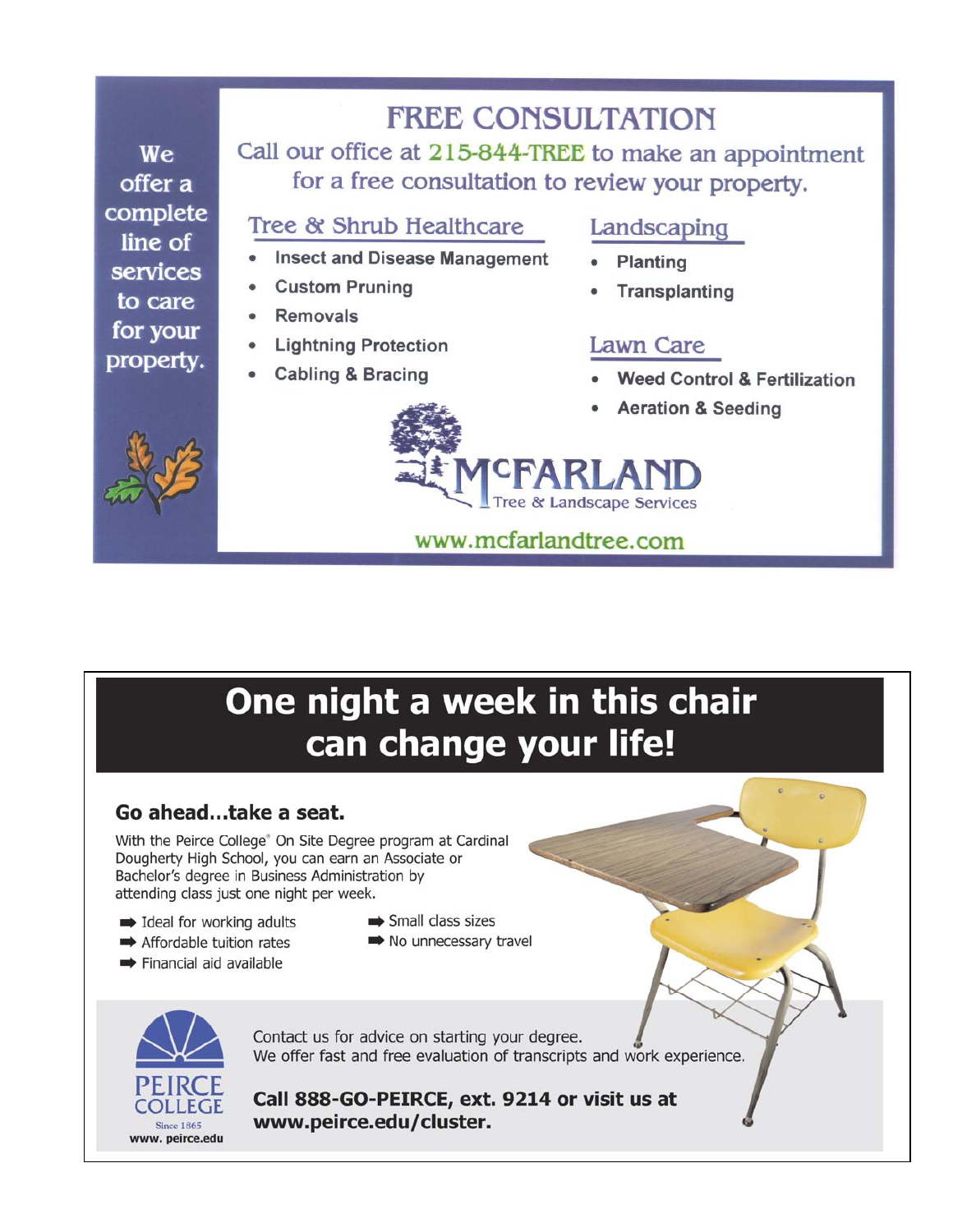

**Tilerama Inc.** *======================================* 

IMPORTERS - DISTRIBUTORS 5755 OXFORD AVENUE CERAMIC . MARBLE. QUARRY PHILADELPHIA, PA 19149 (CORNER OF LORETTA & OXFORD)

**Chuck Grobelny Jr.**  *Judi Grobelny* 215-743-8699

Fax: 215-743-7446

#### **FRIEDMAN SCHUMAN**

Applebaum, Nemeroff &McCaffery A PROFESSIONAL CORPORATION ATTORNEYS AT LAW

#### **David A. Applebaum**

Suite 200 (215) 635-7200 7848 Old York Road Fax (215) 635-7212 Elkins Park, PA 19027-2541 dapplebaum@fslaw.com



E-mail: nedgram1@verizon.net **NED GRAHAM** Pager: 215-705-2799 **Associate Broker/Owner GRAHAM-CUMMINGS REAL ESTATE, INC.** 6043 N. 5th Street . Philadelphia, PA 19120 215-424-8411 · Fax 215-424-8839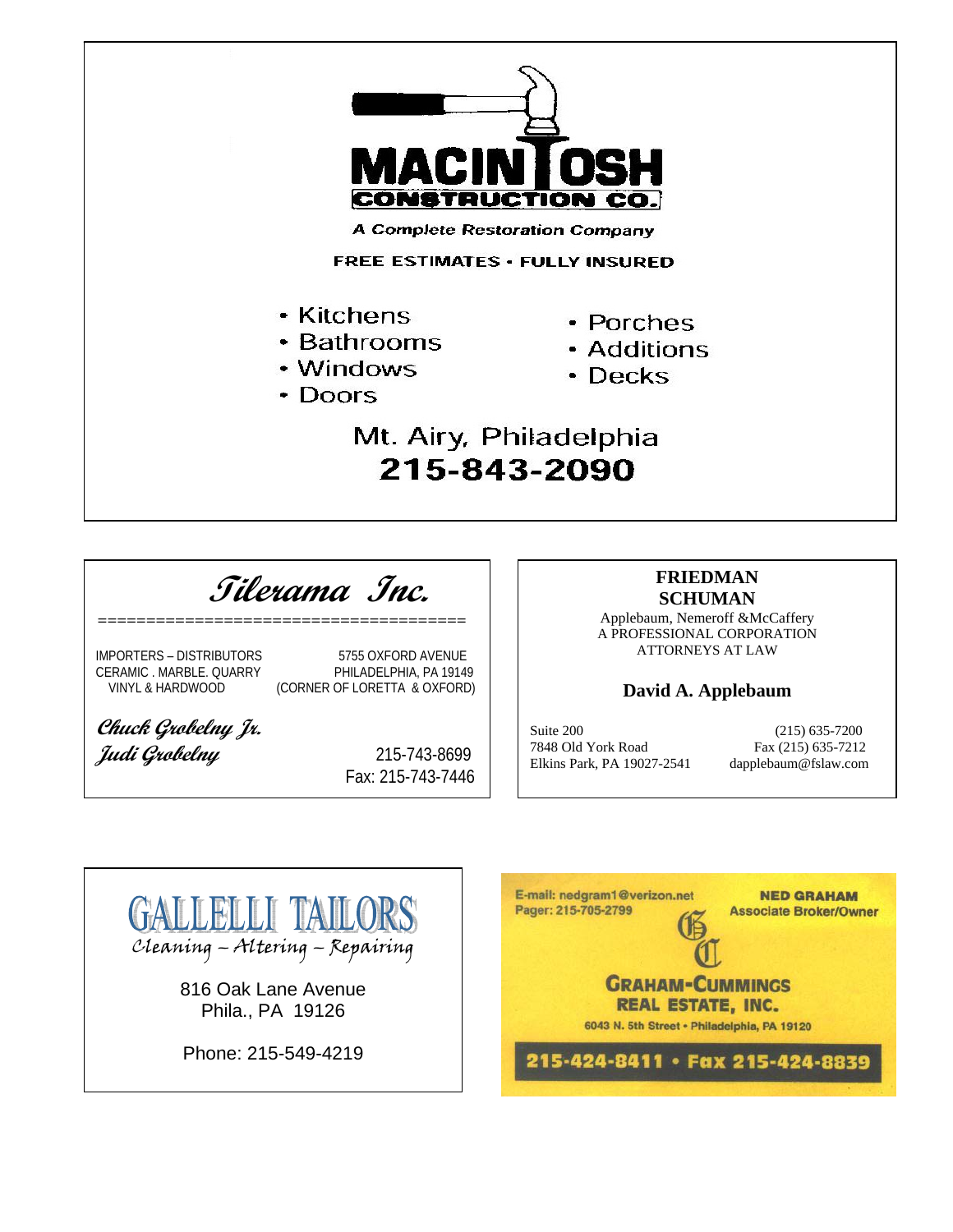



Jaye Divine *Your Neighborhood Realtor* 

**Bus: 215-663-0200 Home Office: 215-224-3003 jaye\_divine@yahoo.com** 

- 9 OLCAA Board Member
- $\checkmark$  Block Captain, since 1995
- $\checkmark$  East Oak Lane Resident since 1989
- $\checkmark$  I love East Oak Lane!

*Call me and get a Free Home Price Analysis!*





Paperhanger

Wallcoverings Expertly Installed Honest & Dependable Reasonable Rates

215-233-1604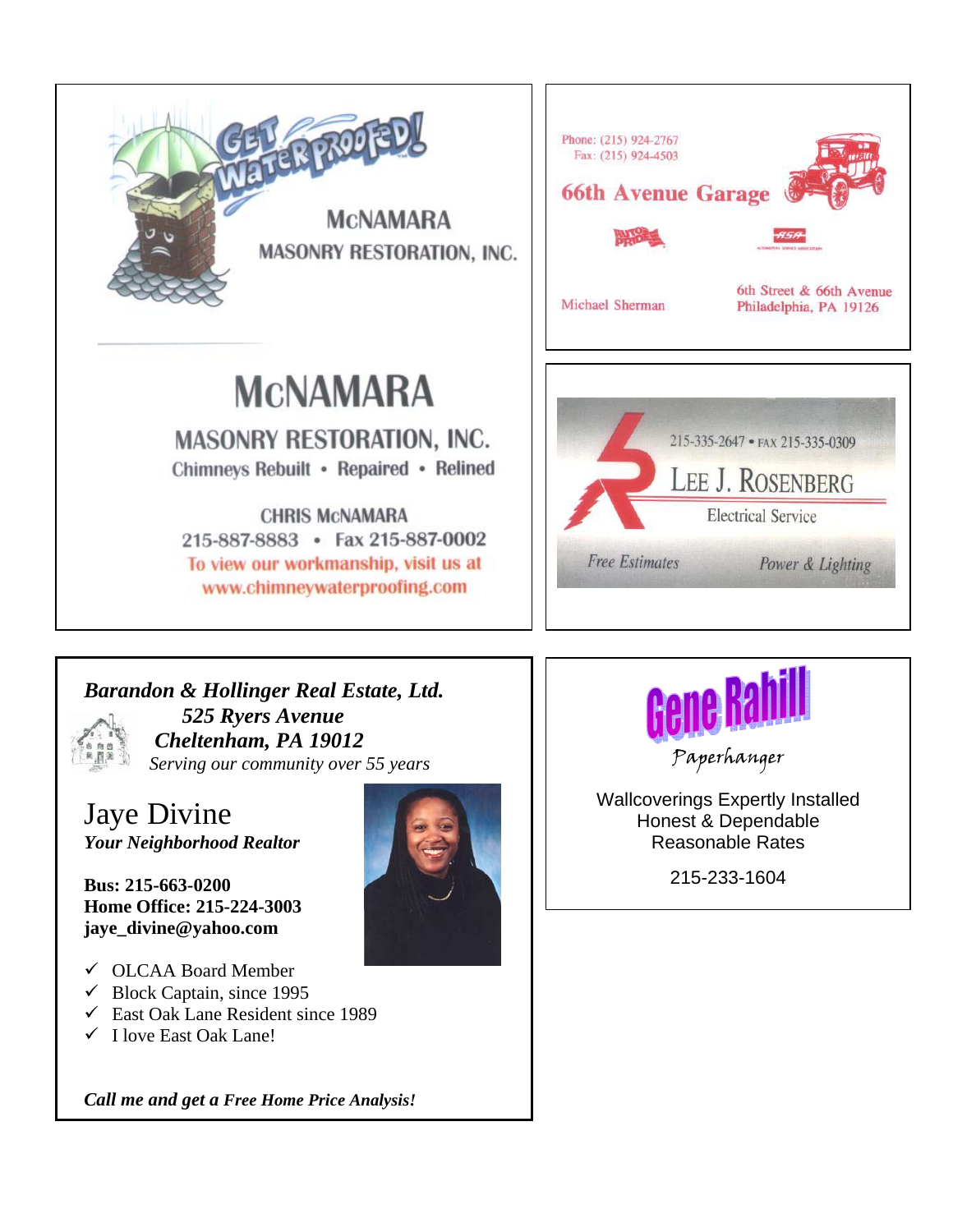| <b>Friends of the Oak Lane Branch</b><br>of the Free Library of Philadelphia Membership Form<br>c/o Joanne Balitsky, 6342 N. 6th St., Phila, PA 19126                                                               |
|---------------------------------------------------------------------------------------------------------------------------------------------------------------------------------------------------------------------|
| <b>Membership</b> $\Box$ New $\Box$ Renewal                                                                                                                                                                         |
| Individual \$10.00 $\Box$ Family \$12.00 $\Box$ Senior/Student \$7.00 $\Box$ Patron \$25.00<br>Business/Institution \$50.00<br>п<br>□ Additional Contribution Amount: ______________ Total Amount: ________________ |
|                                                                                                                                                                                                                     |
|                                                                                                                                                                                                                     |
|                                                                                                                                                                                                                     |
| If you have any questions please contact:                                                                                                                                                                           |
| Complete form and return with your check payable to Friends of Oak Lane Library<br>Joanne Balitsky - Membership<br>6342 N. 6 <sup>th</sup> Street Philadlphia, PA 19126                                             |
|                                                                                                                                                                                                                     |

| <b>MEMBERSHIP FORM</b>                                                                                                                     | OAK LANE COMMUNITY ACTION ASSOCIATION (OLCAA)<br>(Full Membership for residents of, or own businesses located in, East Oak Lane;<br>and will receive a free subscription to OLCAA's bimonthly newsletter.) |                                                                                                                                | Calendar Year 2006<br>$\Box$ New member<br>$\Box$ Renewal                                      |  |
|--------------------------------------------------------------------------------------------------------------------------------------------|------------------------------------------------------------------------------------------------------------------------------------------------------------------------------------------------------------|--------------------------------------------------------------------------------------------------------------------------------|------------------------------------------------------------------------------------------------|--|
| Choose a membership category:<br>$\Box$ Individual<br>$\Box$ Family<br>$\Box$ Student<br>$\Box$ Senior (65+)                               | \$15<br>\$25<br>\$6<br>\$6                                                                                                                                                                                 |                                                                                                                                | <b>Please call the Communications</b><br>Committee to place an AD<br>215-224-2777<br>Option #2 |  |
| $\Box$ Business/Organization \$50<br>□ Associate Non-Resident \$25                                                                         |                                                                                                                                                                                                            |                                                                                                                                | I would like more information on<br><b>Committees of OLCAA:</b>                                |  |
| $\Box$ \$50-99<br>(Willow Club)<br>□ \$100-499<br>(Maple Club)<br>$\square$ \$500+<br>(Oak Club)<br>$\Box$ Other<br>Total amount enclosed: | I/We wish to make an additional contribution of:<br>$\frac{1}{2}$<br>$\frac{1}{2}$<br>$\sqrt{2}$<br>$\sqrt{2}$                                                                                             | $\Box$ Beautification<br>$\Box$ Civic Action<br>$\Box$ Communications<br>$\Box$ Education & Culture<br>$\Box$ Housing & Zoning | $\Box$ Historic Preservation<br>$\Box$ Hospitality & Membership                                |  |
| Mailing Address: ________________________                                                                                                  |                                                                                                                                                                                                            | $\Box$ Safety & Crime                                                                                                          | □ Oak Lane Tree Tenders                                                                        |  |
| <b>Phone: Contract Phone:</b>                                                                                                              | <u>Net Contributing</u> to OLCAA<br><b>Email:</b> _____________________                                                                                                                                    |                                                                                                                                | Donations are tax-deductible                                                                   |  |